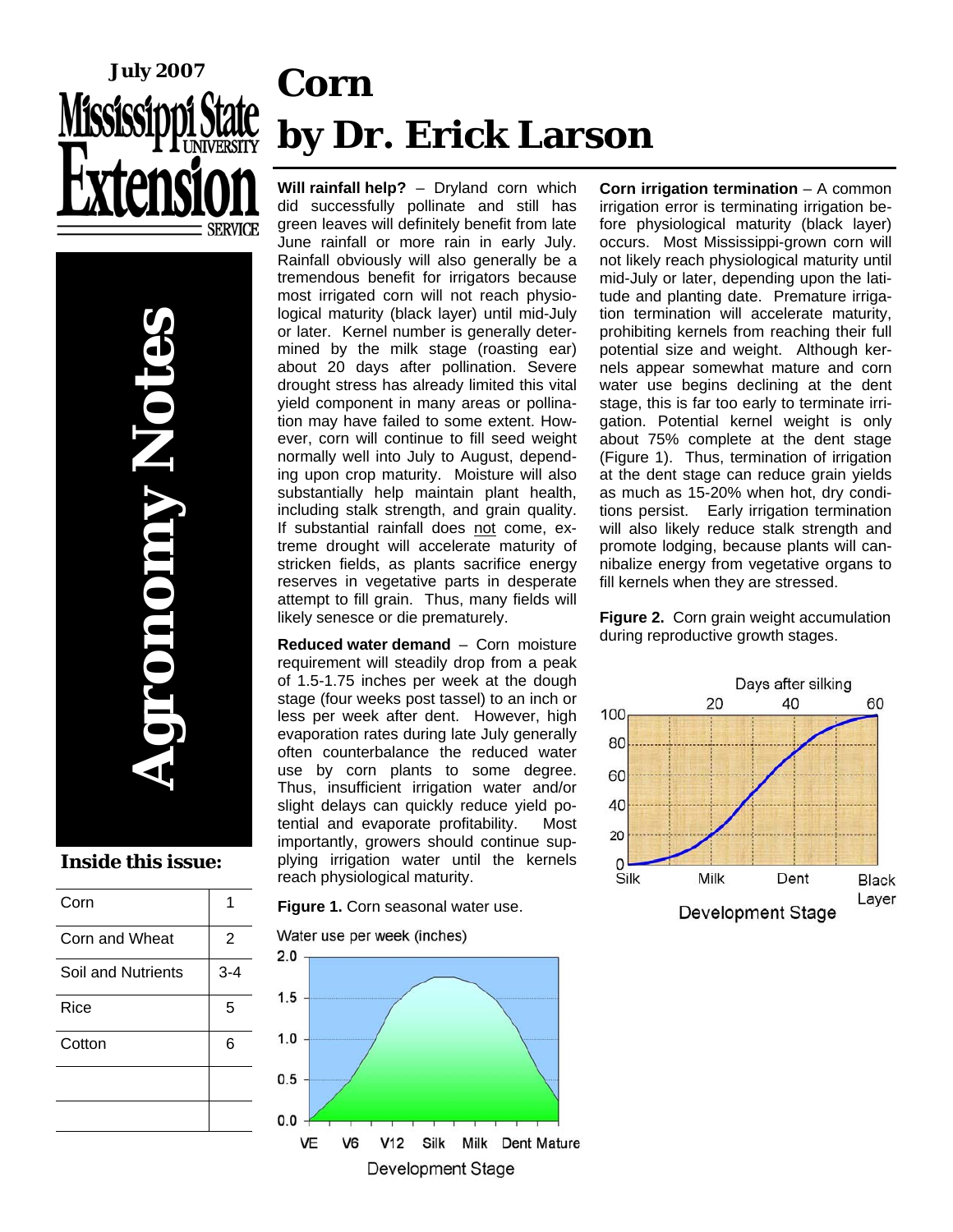#### **Corn and Wheat by Dr. Erick Larson**

**Check the milk-line** - The most reliable method for corn producers to monitor kernel maturity for irrigation scheduling purposes is to observe progression of the milk-line between dent stage and black-layer. The milk-line is more relevant than the black-layer, because it indicates when physiological maturity will occur, before the black layer forms. The milk-line is the borderline between the bright, clear yellow color of the hard seed coat outside the hard starch layer, compared to the milky, dull yellow color of the soft seed coat adjacent the dough layer (Figure 3). To observe the milk line, break a corn ear in half and observe the cross-section of the top half of the ear (the flat side of kernels opposite the embryo).

**Figure 3.** Photo showing a cross-section of an ear of corn with the milk-line advanced half-way down the kernels.



**Corn kernel maturation** - Hard starch develops initially at the outside tip of the kernel and this transition and shrinkage associated with moisture loss causes the dent to form. This hard starch development gradually progresses towards the kernel base as kernels mature. It generally takes about 20 days for the milk-line to progress from the kernel tip, down to the base, where the black-layer forms (Figure 4). Growers can use this guideline to estimate the approximate maturity date. For instance, if the milk-line is half-way down the kernels, it will take about another 10 days to reach physiological maturity. Thus, the field needs supplemental irrigation water to supply moisture for 10 more days.

**Figure 4.** Normal sequence of corn reproductive development stages and moisture dry-down after grain reaches physiological maturity.



**Wheat stubble management** – Wheat acreage is expected to increase considerably this fall if markets hold or continue to rise, leaving many growers in an unfamiliar cropping sequence, that is continuous wheat. Many have questioned how to manage wheat stubble remaining after harvest. Many perceive this wheat residue is a hindrance which must be eliminated or it will impede planting. However, considering that many areas in Mississippi are currently enduring the worst drought in history and our soils are natively low in organic matter, I would strongly suggest we utilize this residue to our advantage, instead of literally burning it off. Producers in the Wheat belt, particularly the driest regions of areas natively dry, rarely burn wheat stubble. Wheat straw is an extremely effective moisture conservation tool during the hot summer. Wheat straw has high solar reflectance, particularly compared to bare soil. Therefore, it absorbs much less solar radiation than bare soil, meaning the soil surface will remain much cooler when wheat residue or stubble is present, reducing evaporation rates and retaining soil moisture. Thus, I would recommend leaving the stubble stand or lightly discing the stubble now to establish a dust/straw mulch through the remainder of the summer. Chemical weed control can be employed, when necessary, with either method to maintain the advantages of the mulch through the summer. Tillage can be utilized in the fall for seedbed preparation, if desired.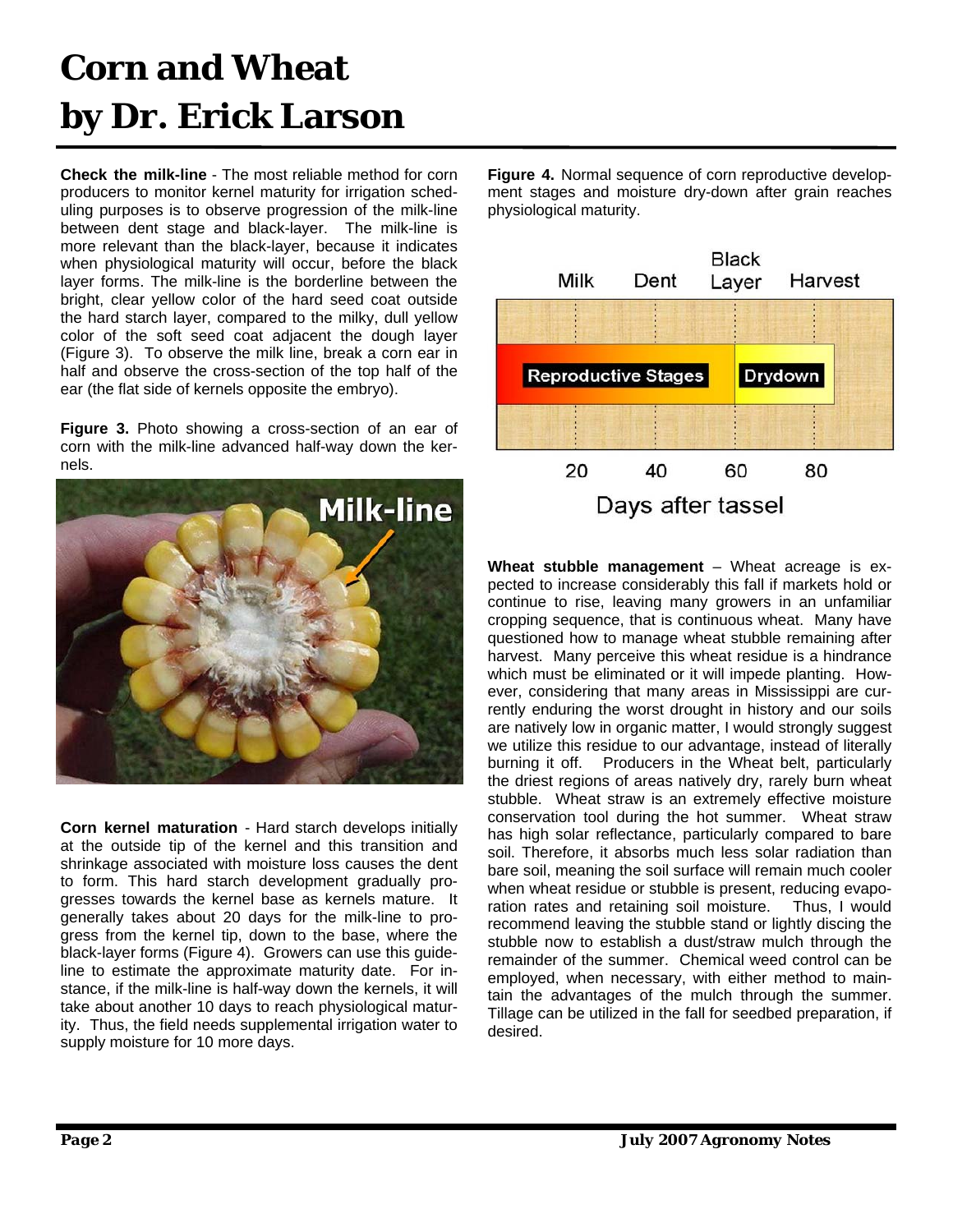#### **Nutrient and Soil Management by Dr. Larry Oldham**

We are transitioning to using more broiler litter to fertilize row crops, and there may be another NRCS EQIPcost share program in 2007 that facilitates moving litter from poultry producing counties to those without poultry operations. About 25 applications were funded from the 2006 process, almost all in two counties on the east side of the state. A recent article in the farm press also stimulated more producer interest about broiler litter in row crop production, and got my interest because the MSU Extension Service was quoted that fertilizer analysis of broiler is X-Y-Z, despite saying just before that not all litter is created equal. The analysis in the article may be from an old publication currently in revision. My point is that, truly, not all broiler litter is created equal.

Table 1 (below) from the current draft of our publication revision is informative about litter nutrient levels from where and how it originates. The Alabama and Georgia data are averages of thousands of sample; Georgia averaged all litter samples analyzed by their version of the state Chem Lab in about two years. The Mississippi data is from Chamblee and Todd (2002) who systematically measured litter nutrients and production rates in 197 broiler houses working with six poultry integration firms. Dr. Craig Coufal, (MSU-ES Extension Poultry Specialist) grew 18 flocks and measured everything, including litter nutrient contents, during his dissertation work at Texas A&M. He used rations and chickens from a single integrator. The "One Farm" data is from a Mississippi Chemistry Laboratory analysis provided by a grower for use in an educational program on his farm earlier this summer. Therefore this group of data represents several different sizes and types of data sets.

Table 1. Nutrient content of broiler litter on 'as is' basis, derived from Chamblee and Todd, Coufal et al, and other sources.

|                      | <u>N</u> | λ5       |          |
|----------------------|----------|----------|----------|
| Alabama              | 54       | 27       | 44       |
| Georgia              | 63       | 55       | 47       |
| Mississippi<br>Texas | 62<br>57 | 31<br>71 | 63<br>61 |
| One Farm             | 72       | 38       | 92       |

Chamblee and Todd (2002) also looked at the litter nutrient analyses on an integrator basis. Different companies involved in large scale commercial poultry production utilize centralized feed mills that prepare specific rations, company specific house management practices, different strains of chickens, different final bird weights, and different health programs. These different management programs inevitably lead to differences in the broiler litter nutrient contents. (Table 2). The Texas and "One Farm" data in Table 1, each derived from a single integrator operation confirm this difference.

Table 2. Effect of integrator on nutrient content of broiler litter in Mississippi, from Chamblee and Todd (2002).

| Integrator | <b>Nitrogen</b><br>(N) | Phosphate<br>$(P_2O_5)$ | Potash<br>(K <sub>2</sub> O) |
|------------|------------------------|-------------------------|------------------------------|
|            | lb/ton                 | lb/ton                  | lb/ton                       |
|            | 57 <sub>b</sub>        | 32a                     | 55 <sub>b</sub>              |
| 2          | 50c                    | 29a                     | 56 <sub>b</sub>              |
| 3          | 64a                    | 30a                     | 64a                          |
|            | 67a                    | 32a                     | 64a                          |
| 5          | 43d                    | 21 <sub>b</sub>         | 51 <sub>b</sub>              |
| ี          | 57b                    | 28a                     | 63а                          |

In the nutrient management planning process that Mississippi poultry operations undertake to operate under the state general permit, the preference is to use nutrient analysis results fro that particular farm. In Table 1, "One Farm" has 14% more nitrogen, almost 20% more phosphate, and almost a third more potash then the Mississippi average litter. The Texas data, also a single farm, has less nitrogen and phosphate, but much higher potash than the Mississippi average.

This variability leads to several considerations if the litter is to be land applied on the originating farm, which in the poultry production region is usually to pasture and hay fields. However, it also raises additional concerns in row crops such as cotton. Work by the USDA Agricultural Research Service in cooperation with MAFES has shown broiler is an effective fertilizer for cotton when two tons per acre are applied a few days prior to planting, and then sidedressed with an additional 60 pounds of nitrogen.

This would seem to indicate this applies about 180 pounds of nitrogen per acre, well above the normal cotton recommendation. However, broiler litter is a slow release fertilizer of organic origin. Most Mississippi litter starts with pine shavings, and then water and bird 'by-products' are added.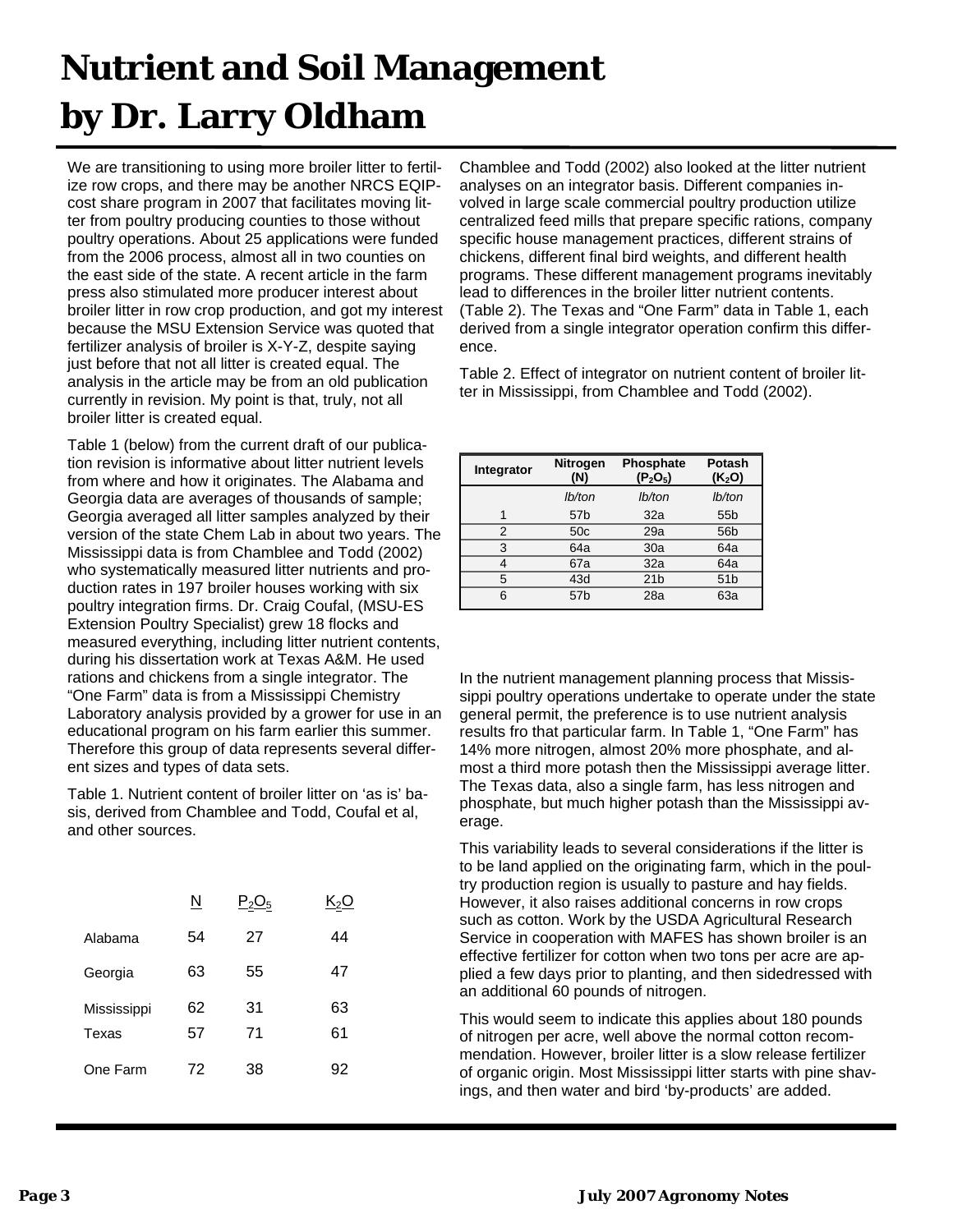#### **Nutrient and Soil Management continued... by Dr. Larry Oldham**

Over time, there is considerable microbial activity in the litter, just as in soils. The litter nitrogen measured for these table values is in large organic molecules or ureic acid that must be converted to nitrate or ammonium before plants can utilize it. There is some discussion about how much of the total nitrogen applied in litter is used by plants in the year of application. I contend that 50% of the nitrogen is used in the crop year of application, particularly by row crops. If about 120 pounds is added in the preplant litter application, half or 60 pounds is plant available in the course of the growing season. Another 60 pounds sidedressed as inorganic fertilizer would give a net application of 120 pounds of plant available nitrogen: just about what we normally recommend on most Mississippi cotton soils.

If you are interested in using broiler litter, either through EQIP (if funded), or otherwise, and are not in a poultry area, you may contact potential suppliers through the Mississippi Farm Bureau Federation clearinghouse at http://poultry.msfb.org/poultry/. Based on the discussion above, it is best to have nutrient analysis of the actual litter in question. In Mississippi, the Mississippi State Chemical Laboratory is responsible for litter nutrient analysis. Their price sheet is at http:// www.mscl.msstate.edu/pdf/prices.pdf.

How much is it worth? I know fertilizer prices have risen dramatically in recent months. I can track those prices, and take a nutrient analysis, factor in the 50% nitrogen use, and calculate a 'paper' value. I have shown those calculations in a number of meetings recently, but I always point out that the actual value is determined on the open market factoring in demand, supply, transportation, storage, competitive products, and other factors.

Save the dates! This fall we start planning next year's Crop College. If you have suggestions for the program, please contact Larry as listed below. Unlike previous years, the web site is 'hot' now, but not taking registrations yet. And no, the athletic department has not let me know if we have a home basketball game any of these nights.

Mississippi Crop College February 12 - 14, 2008 Starkville, MS Bost Extension Center

Web site: http://msucares.com/crops/college/

**Larry Oldham, PhD., CCA/CPSS Phone: 662-325-2701 Fax: 662-325-8742 E-mail: loldham@pss.msstate.edu**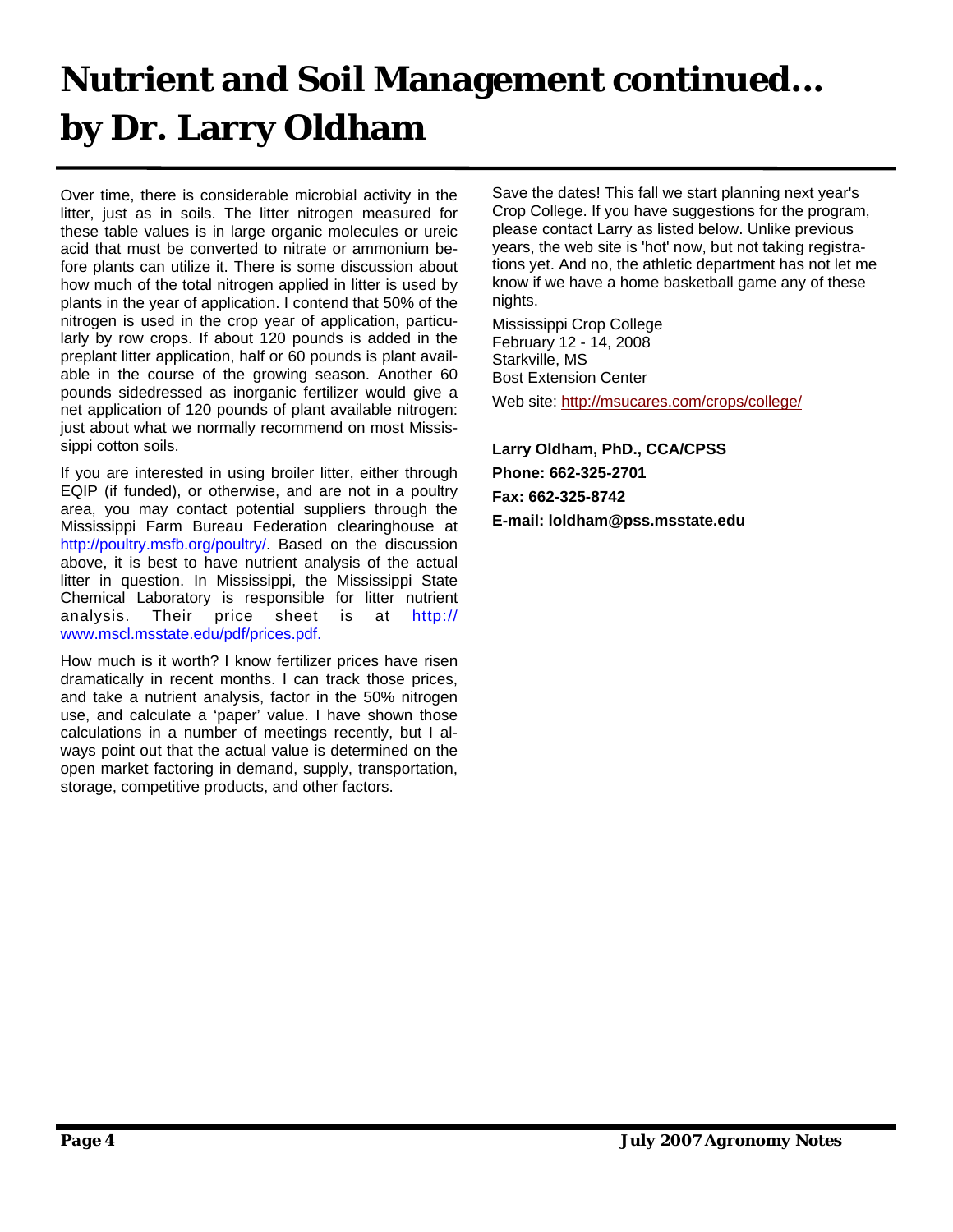### **Rice by Dr. Nathan Buehring**

Rice over the past month has matured quite rapidly. As a whole, our rice crop would rate good to excellent. Conditions this year was good for achieving excellent rice stands and helped on the weed control. These good growing conditions have continued on through the growing season. As of the end of June, most of the midseason fertilizer has been applied.

During the last week of June, sheath blight pressure severely increased. Favorable conditions for sheath blight are highs in the 85 to 90 F range with high humidity throughout the day. Under humid conditions, it can take until after mid-day to get the rice plants dry from dew. This disease thrives under high moisture conditions and does not take much time to move all the way up the plant. Under low humidity conditions, sheath blight can be seen underneath the canopy, but it will not move up the plant as fast due to the top portion of the canopy drying off quickly in the morning. If you have not sprayed a fungicide on your rice crop, I would monitor your crop closely to determine if a fungicide application will be necessary.

Over the past month I have been seeing rice stinkbugs scattered across the field in non-headed rice. I am not sure what this means for rice stinkbug pressure this year. Corn and grain sorghum can serve as a host for the rice stinkbug. With an increase in these two crops this year, we could see high rice stinkbug numbers in the rice. As the rice begins to head, I would monitor it closely for stinkbugs, especially on early headed rice.

When scouting for rice stinkbugs, I would sample early in the morning (before 10:00 am) or late in the evening (after 5:00 pm). Rice stinkbugs move lower in the canopy during the hot part of the day, which would lower your sample numbers. Our threshold is 5 rice stinkbugs per 10 sweeps for the first two weeks of heading and 10 rice stinkbugs per 10 sweeps for the second two weeks of hearding. Four pyrethroid insecticides are currently labeled and recommended for rice stinkbug control: Karate Z (1 gallon/50 to 80 Acres), Mustang Max (1 gallon/32 to 48 Acres), Prolex (1 gallon/62 to 100 Acres), and Proaxis (1 gallon/25 to 40 Acres).

Mississippi Farm Bureau is hosting its Summer Rice Policy Meeting in Cleveland on Thursday, July 12 at the Bolivar Ag Expo Annex Building beginning at 10:00 AM and concluding around noon.

Lunch is provided, and the meeting is open to all rice growers in the state.